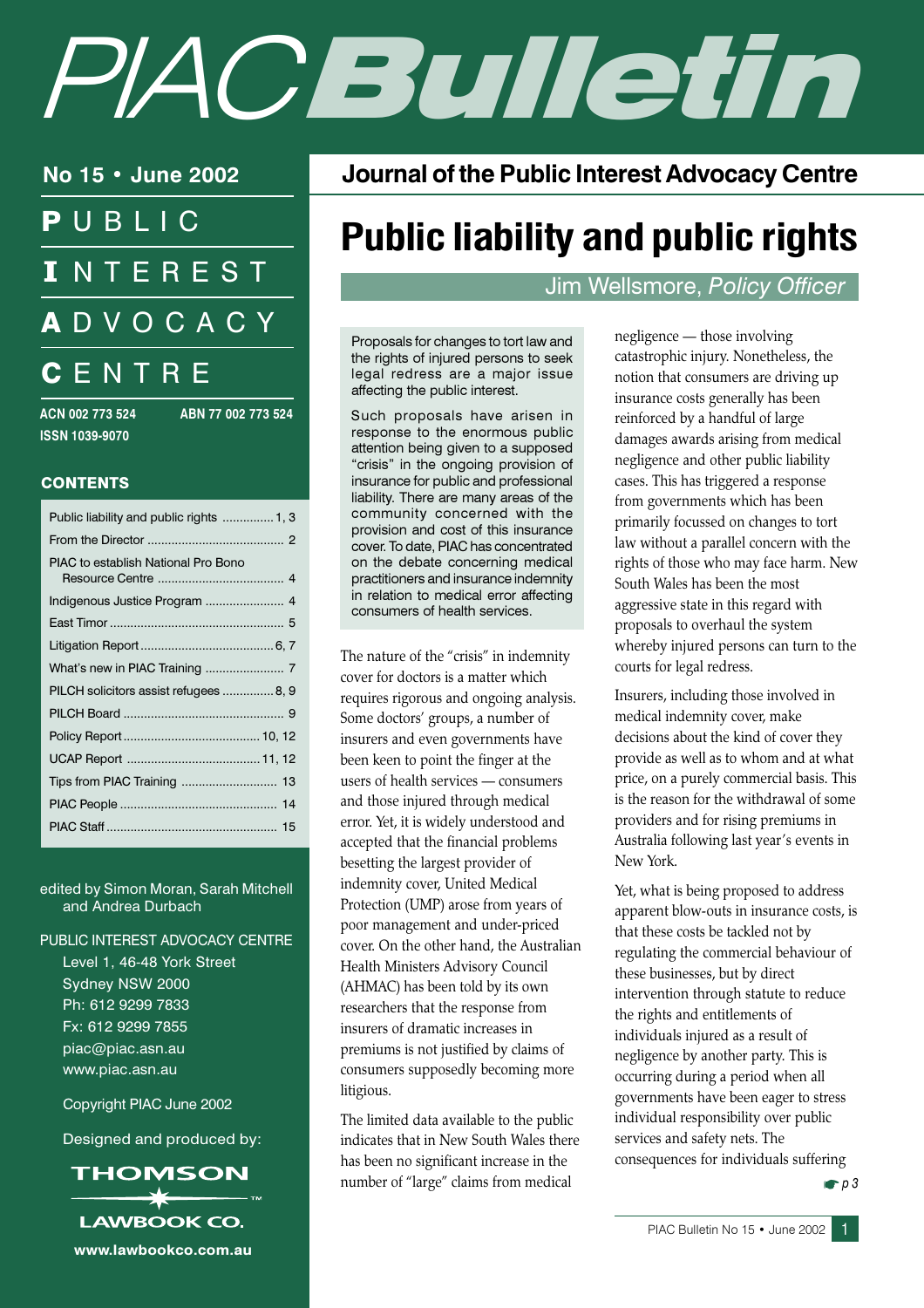# **From the Director**

#### Andrea Durbach, Director

As PIAC staff and Board gear up for our 20th anniversary celebrations later in the year, we spent a day in April evaluating our work and planning new projects and directions. This exercise, undertaken each year, came at a time when it is vital that we rethink the aims and objectives of PIAC and our role as "rights advocates", as we work in an environment which increasingly sees government and its patrons encroach upon the rights and freedoms of those least able to assert them.

A few weeks ago, I met with Canadian academic, Ted Morton, Professor of Political Science at the University of Calgary, who has been in Australia undertaking research on rights advocacy groups across the country and the factors which facilitate their work and determine their impact. His research draws extensively on the key argument advanced by American academic Charles Epp, in The Rights Revolution: Lawyers, Activists and Supreme Courts in Comparative Perspective. Epp suggests that in America, rights have been created or expanded primarily as a consequence of consistent and coherent pressure from well-organised rights advocates, whose work is advanced by the presence of a "support structure for legal mobilisation." Epp's support structure consists of rights advocates with sufficient resources, the existence of a constitutionally-based rights document, the presence of independent-activist judges and a level of popular support for civil rights and liberties.

Epp's analysis offers not only an interesting check-list against which to evaluate the extent of and future

prospects for a "rights revolution" in the Australian context, but also invites us to shape our work in the presence or absence of the elements which comprise his "support structure". The broader community is taking up the position of onlooker with growing ease while senior representatives of our government deceive us about the characteristics of desperate refugees and the conduct of a High Court judge and justify the eradication of fundamental rights in the name of "security of the state". This climate, along with an absence of a Bill of Rights and constraints on available funds for advocacy work, suggest that our work needs to address how we strengthen the fragile foundations of our society to best promote and protect human rights.

PIAC's key strategies have expanded from legal advice and litigation, to policy work and law reform and more recently, to the establishment of our training program, Working the System. In undertaking this training program, communities and organisations are navigated through the intricacies of governmental and legal systems and develop a range of advocacy skills. These training sessions also create an opportunity for PIAC staff to learn about the complex and varied legal needs and concerns of these communities and groups. Our training program has grown dramatically over the last few years, primarily, it seems, as a consequence of citizens and communities feeling shut out and peripheral to decision-making processes. And as government loses patience and respect for participatory decision-making and authentic

community consultation, there is a clear role for organisations like PIAC to undertake work with the community to ensure governments which are responsive, transparent and accountable. Indeed, to constantly reinvigorate the democratic process.

Distributing information and equipping individuals and communities with the knowledge and tools to re-charge democratic values and assert the protection of rights, is a critical component of advocacy work. But this strategy in itself remains insufficient without resources to expand and enforce those rights, and to alter the policies, practices, and culture of bureaucracies and private organizations to good effect. It is through informal networks and mechanisms such as the Public Interest Law Clearing House that rights advocates have access to a community of lawyers who are committed to a deliberate and strategic use of law to make a difference to people's lives, often providing expertise and resources with no or little cost to their clients.

To maintain community support for civil rights and liberties when government policies and action seem aimed at inflating individual interests, creating the potential for an "exclusionary, intolerant, factionalized vision of community", becomes a greater and greater challenge for advocacy groups working in the public interest. Perhaps this challenge underscores the importance of working towards the development of a key peg of Epp's 'support structure': an Australian Bill of Rights.  $#$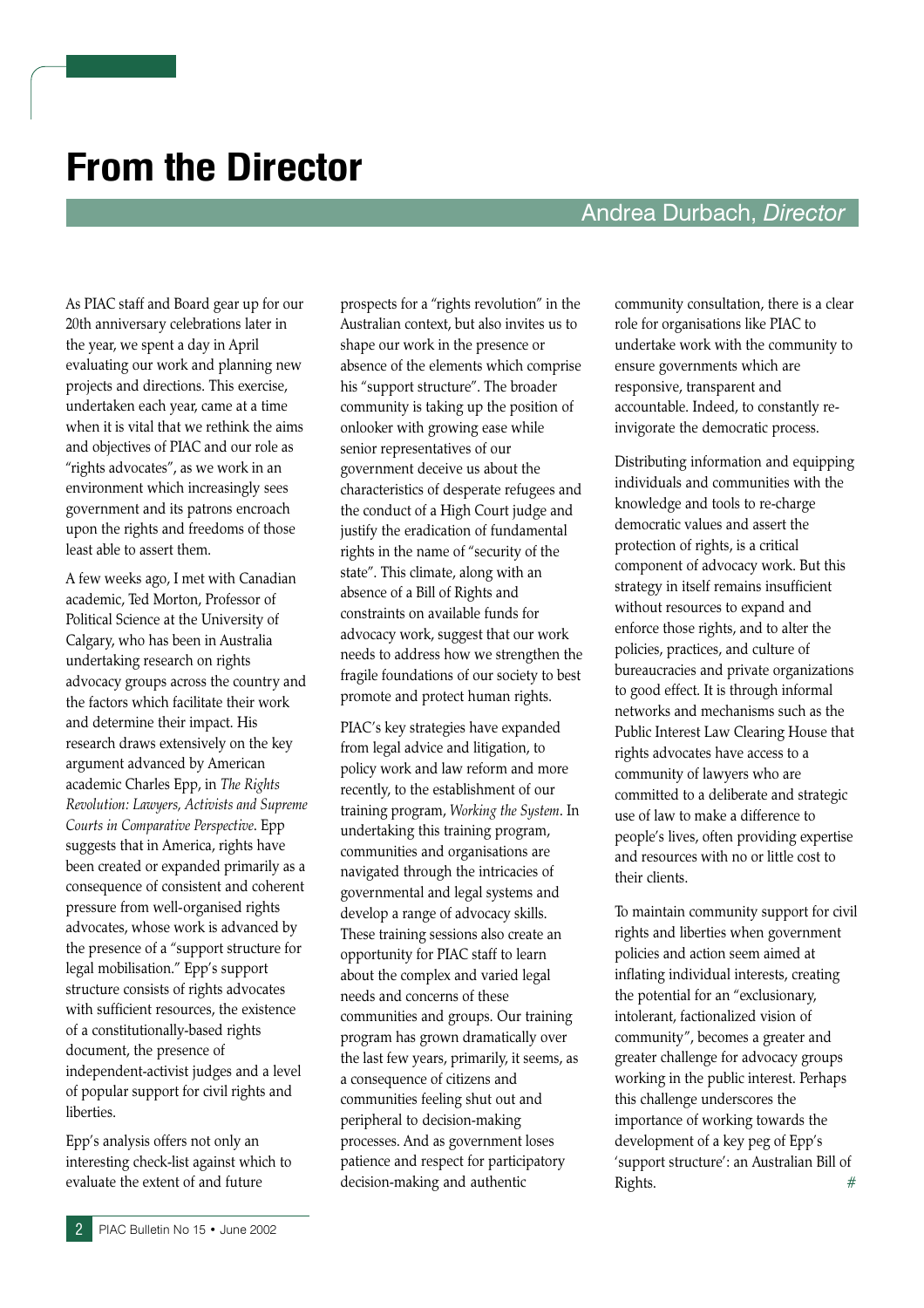# **Public liability and** public rights

continued from p 1

catastrophic injury are obvious. A person who has no opportunity for future employment and faces large hospital bills and massive costs for ongoing medical care is compelled to find an alternative to public support.

Indeed, these long-term care costs have been identified as a major factor in the size of "large" damages awards. The AHMAC has been told that these costs can comprise as much as 80% of the award in such cases.

Until now, these costs have overwhelmingly been met by insurers who have provided doctors with

commercially-based cover. The collapse of UMP has made it harder for many doctors to obtain such cover. In addition, many doctors in private practice no longer wish to accept the full cost of insurance as a legitimate part of running their businesses. Some doctors' groups are pursuing a proposal for the Commonwealth to assume all these costs through a public fund which would assess and meet the cost of longterm care for those suffering catastrophic injury either through medical error or some other event such as motor vehicle accidents.

In the case of NSW, consumers already have been forced to accept statutory changes to tort law which limit their rights to redress for medical negligence. Among a raft of changes introduced in 2001, these have reduced damages for economic

loss (through an increased "discount"), capped non-economic loss damages and established a minimum threshold for claims which can be pursued through the courts.

The NSW Government has proposed to extend these reforms to other civil damages cases with the Civil Liability Act 2002. There appears to be an assumption that the community will accept such reductions in their rights to seek redress. However, the public consultation undertaken by the NSW Government around the 2001 reform package hardly gave the community an opportunity to have its views heard. It is to be hoped that the rush to find a legislative "fix" to the insurance crisis will not once again over-ride the need for genuine community debate around these critical issues.



Cartoon is reproduced courtesy of Hinze/Sun Herald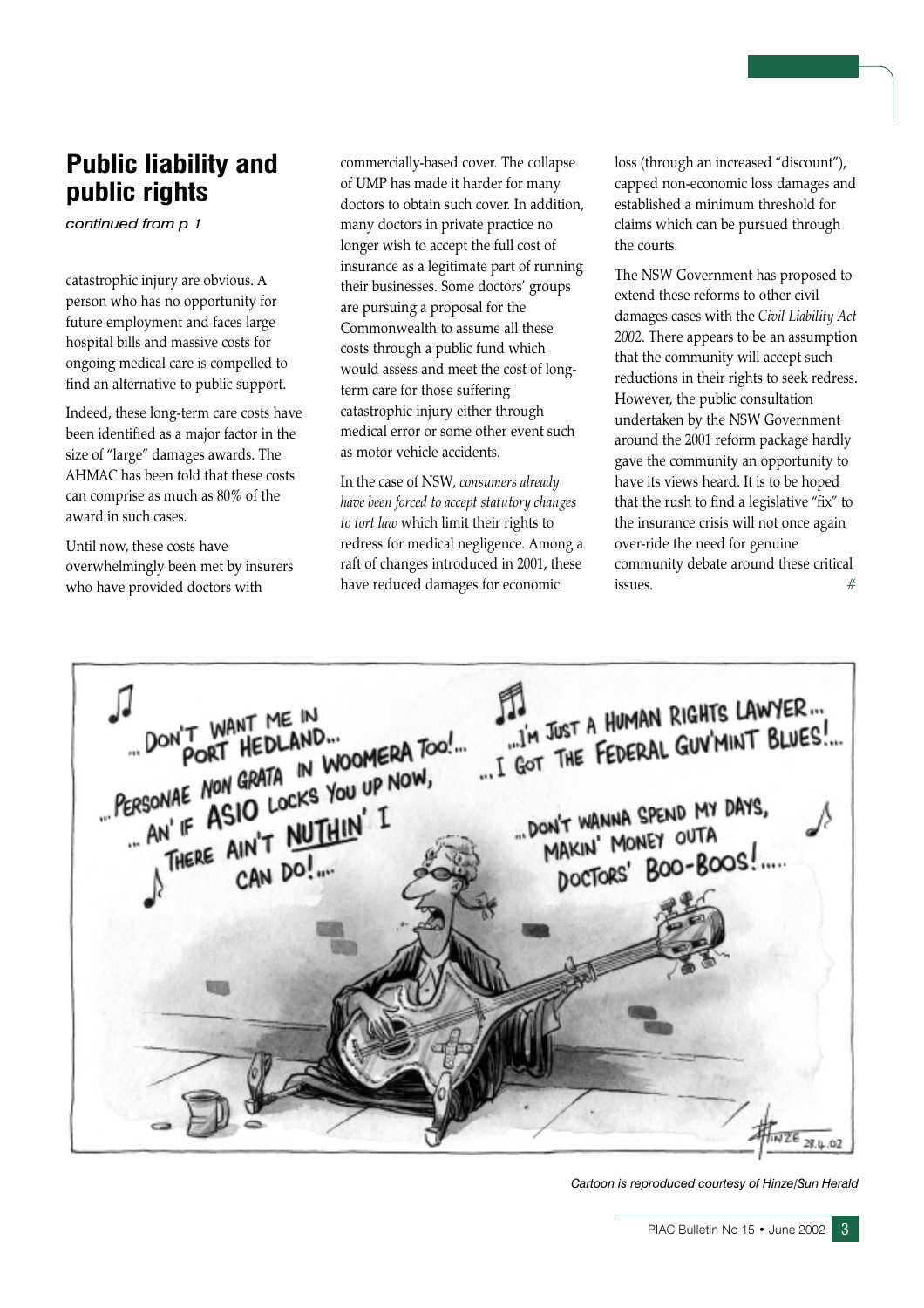# **PIAC to establish National Pro Bono Resource Centre**

Following the First National Pro Bono Law Conference held in August 2000, the Attorney-General convened a National Pro Bono Task Force to prepare an action plan for the national co-ordination and development of pro bono legal services in Australia.

A key recommendation of the Task Force was the establishment of a National Pro Bono Resource Centre (the "Centre") to stimulate and encourage the development, expansion and coordination of pro bono services. The Federal Government announced funding for \$1 million over four years to establish such a centre and sought expressions of interest from organisations willing to host and operate it.

PIAC, in conjunction with its project partners, was awarded the tender and has entered into a contract with the Commonwealth to establish the Centre as an independent, national centre. It is envisaged that the Centre will be operational later this year.

The establishment of the Centre will be overseen by a Steering Committee made up of representatives from PIAC, PILCH NSW, PILCH Victoria, the National Association of Community Legal Centres, the University of New South Wales, the Law Society of Western Australia, the Law Council of Australia, the Australian Council of Social Service, QPILCH and Gilbert & Tobin.

The Steering Committee, which meets once every three weeks, will oversee the establishment of the Centre and participate in key tasks, including:

- consultation with key stakeholders;
- assessment of a viable legal and financial structure for the Centre;
- recruitment and appointment of the Centre's Director;
- preparation of an initial strategic plan for the Centre (including a review of the Centre's objectives and priorities);
- exploration of funding and resource opportunities to ensure the long-term operation and growth of the Centre; and
- securing premises for the Centre.

PIAC Director and PILCH Co-ordinator Andrea Durbach and PILCH lawver Kathleen Searles, will direct the establishment of the Centre under the guidance of the Steering Committee.

The Steering Committee is currently recruiting the founding Director of the Centre. An initial strategic plan for the Centre's first twelve months of operation has been developed and the Committee is considering written advice from a PILCH law firm regarding the most appropriate legal and financial structure for the Centre. The Centre's Director, who will be assisted by a part-time policy officer and administrator, will be based at PIAC initially and then move to independent

# Kathleen Searles, PILCH Solicitor

premises. PIAC is seeking offers from organisations which may be able to share their premises with the new Centre.

To coincide with the launch of the Centre in August, PIAC and PILCH are working with the Attorney General's Department to host a one-day workshop which will explore barriers and opportunities in pro bono legal work. The workshop, which will encourage participation from all states, will also focus on the role of the new Centre.

Please contact Kathleen Searles at PIAC on (02) 9299 7833 or ksearles@piac.asn.au for more inormation about the Centre or any offer of assistance.  $#$ 

# **Indigenous Justice Program**

PIAC's Indigenous Justice Program aims to identify public interest issues which impact on Indigenous communities with a view to conducting public interest advocacy, litigation and policy work on behalf of Indigenous clients. The employment of an Indigenous solicitor will assist PIAC to achieve this goal and to provide a culturally appropriate service to Indigenous people. PILCH member firm Allens Arthur Robinson funds PIAC's Indigenous Solicitor, Shaz Rind.

PIAC's Indigenous Justice Strategy will initially focus on two main areas. Firstly, the mistreatment of Indigenous people by the police and in custody, including police custody and jail. Possible causes of action in this area include:

- complaints to the Police service and/or Ombudsman which involve serious police misconduct;
- civil assault claims;
- applications to the Victims Compensation Tribunal for acts of violence arising from police mistreatment;

### **Shaz Rind, Solicitor**

- cases of breach of duty of care. breach of fiduciary duty and/or breach of statutory duty;
- · discrimination claims; and
- deprivation of liberty/wrongful arrest and imprisonment claims.

Secondly, PIAC's Indigenous Justice Strategy will focus on representing Indigenous clients in race discrimination cases. This includes representation in anti-discrimination conciliation processes, and in the Administrative Decisions Tribunal and Federal Court/Federal Magistrate Service proceedings.

Since arriving at PIAC in November last year, Shaz has met with numerous Indigenous community organisations, legal services and with Dr Bill Jonas, HREOC Aboriginal and Torres Strait Islander Social Justice Commissioner and Chris Puplick, President of the Anti-Discrimination Board of NSW. Shaz is a member of the NSW Law Society's Indigenous Lawyers  $#$ Taskforce.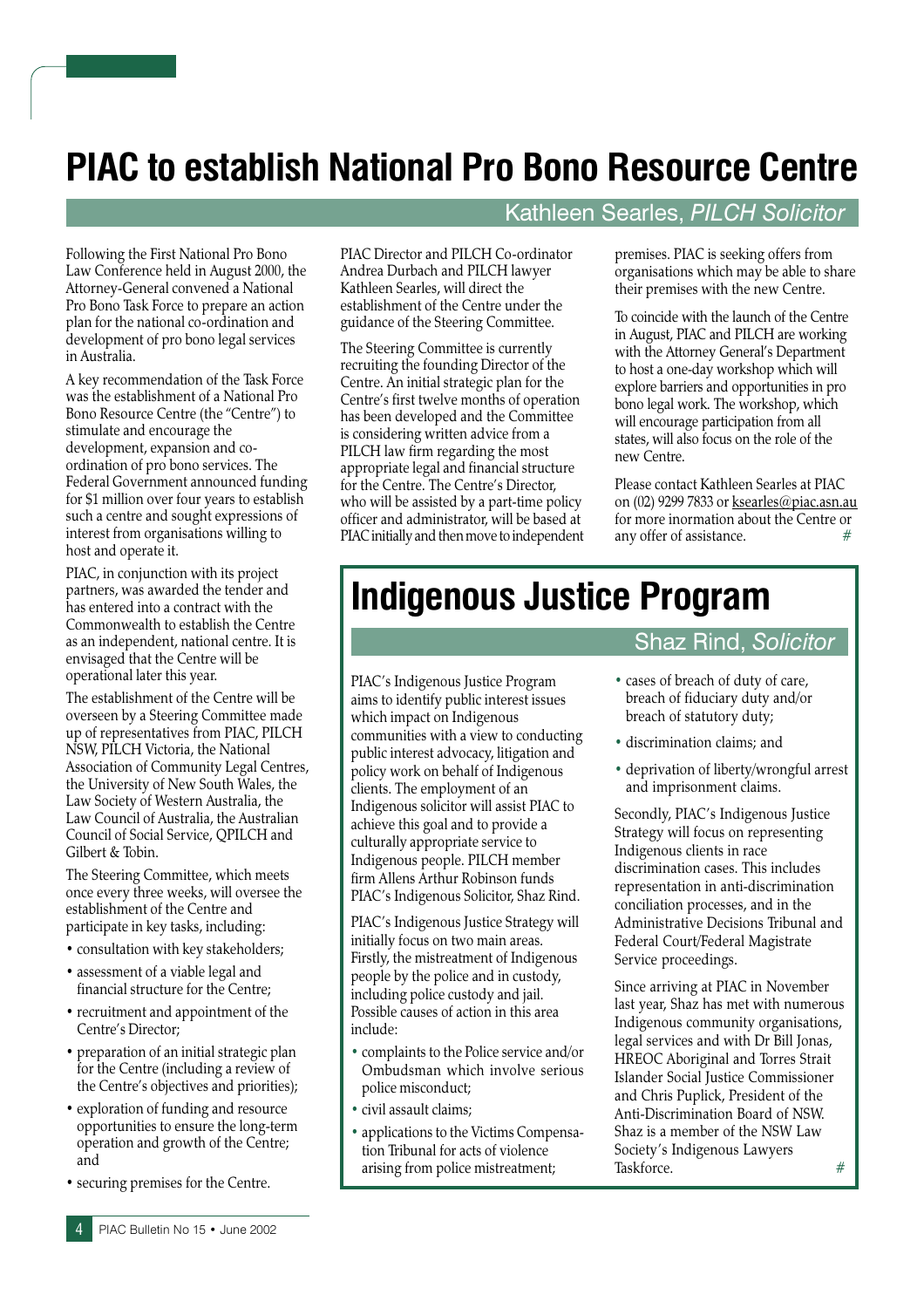# **East Timor**

At the end of March 2002, I left East Timor after spending eighteen months working with the UN. Having had my interest in East Timor ignited through the experience of being an NGO Observer for the Popular Consultation in August 1999, it was an immense privilege to be working in East Timor during its transition to independence. As a Legal Officer with the Legal and Human Rights Units (HRU), two projects in particular dominated my working life: the process of establishing a Reception, Truth and Reconciliation Commission and the process of constitution making.

#### **Reception, Truth and Reconciliation Commission**

As a result of a call by the Timorese Council for National Resistance (CNRT) for a truth and reconciliation commission, the UN convened a Steering Group of Timorese NGOs, and UN personnel to consider the issue. After consulting with communities in the thirteen districts of East Timor, the Steering Group resolved that a body should be created to perform two functions:

- (1) to inquire into human rights violations which occurred between April 1974 and October 1999 (truth seeking); and
- (2) to facilitate "community reconciliation agreements" between those who had committed less serious crimes during this period, their victims and their home communities

Some elements could be drawn from the commissions in South Africa and Guatemala. Others were rejected. Victims of abuse insisted, for instance, that there be no amnesties. Perpetrators of serious

crimes needed to be prosecuted for justice to be done. Empowering the commission to oversee community reconciliation processes was also novel. It reflected both the strong traditional justice system in East Timor and the potential over-burdening of the new court system in dealing with, for example, 35 000 house burnings. Procedural safeguards were added to prevent the process itself infringing human rights.

The Commission, having had National Commissioners appointed earlier this year, is due to commence operations midyear. Though entrenched in the Constitution, the future operation of the Commission is not yet beyond doubt. The new Parliament has foreshadowed a review of the mandate of the Commission. On 20 May, a draft law granting amnesties and pardons was introduced, though has subsequently been withdrawn for "re-drafting". Much may depend on how the Commission's early proceedings are perceived and the outcome of negotiations with militia leaders in West Timor.

# **Constitution**

The task of constitutional development was relatively rapid in East Timor. In May 2001, Constitutional Commissions were created by the UN Administration to carry out community consultations over a period of five weeks before the sittings of the (elected) Constituent Assembly. The Constituent Assembly sat from mid-September 2001 until mid-March 2002, with the new Constitution being adopted on 22 March 2002.

In human rights terms, the major issues surrounding the draft Constitution related to process and substance. Procedurally, the Constituent Assembly's initial methods of

operating tended to exclude significant participation by civil society. Language difficulties, limited information networks, and restricted public hearing times all provided barriers to participation. Some progress was made in relation to opening up the process, though it was apparent in the Assembly's final week of consultation that the process of constitutional education and input needs to be ongoing.

Dr Annemarie Devereux, Senior Solicitor

In substantive terms, the draft Constitution was heavily influenced by the Constitutions of Portugal and Mozambique. A Bill of Rights was included, however mechanisms for enforcement of rights were limited. The fact that defining the scope of many rights was left to future parliaments, may also prove problematic in that future parliaments have the opportunity to dilute their strength. Distinctions had also been entrenched between those who were Timorese "by birth or parentage" (original citizens) and those who "acquired" citizenship (naturalised persons). Working with individual Assembly members, NGO Coalitions such as the Child Rights Committee and the Gender and the Constitution Working Group and UN Offices (including the UNHCHR), the Human Rights Unit sought to ensure that many concerns about the human rights provisions were brought to the attention of the Assembly. Happily, many of the issues were addressed by the Assembly, although the rights of women, ethnic minorities and judicial independence remain somewhat vulnerable.

East Timor faces immense practical difficulties at this time. International assistance in supporting local initiatives remains vital. It is a great pleasure to see PIAC's work with other CLCs in offering assistance to Timorese counterparts. It is an exchange that is immensely rewarding.  $#$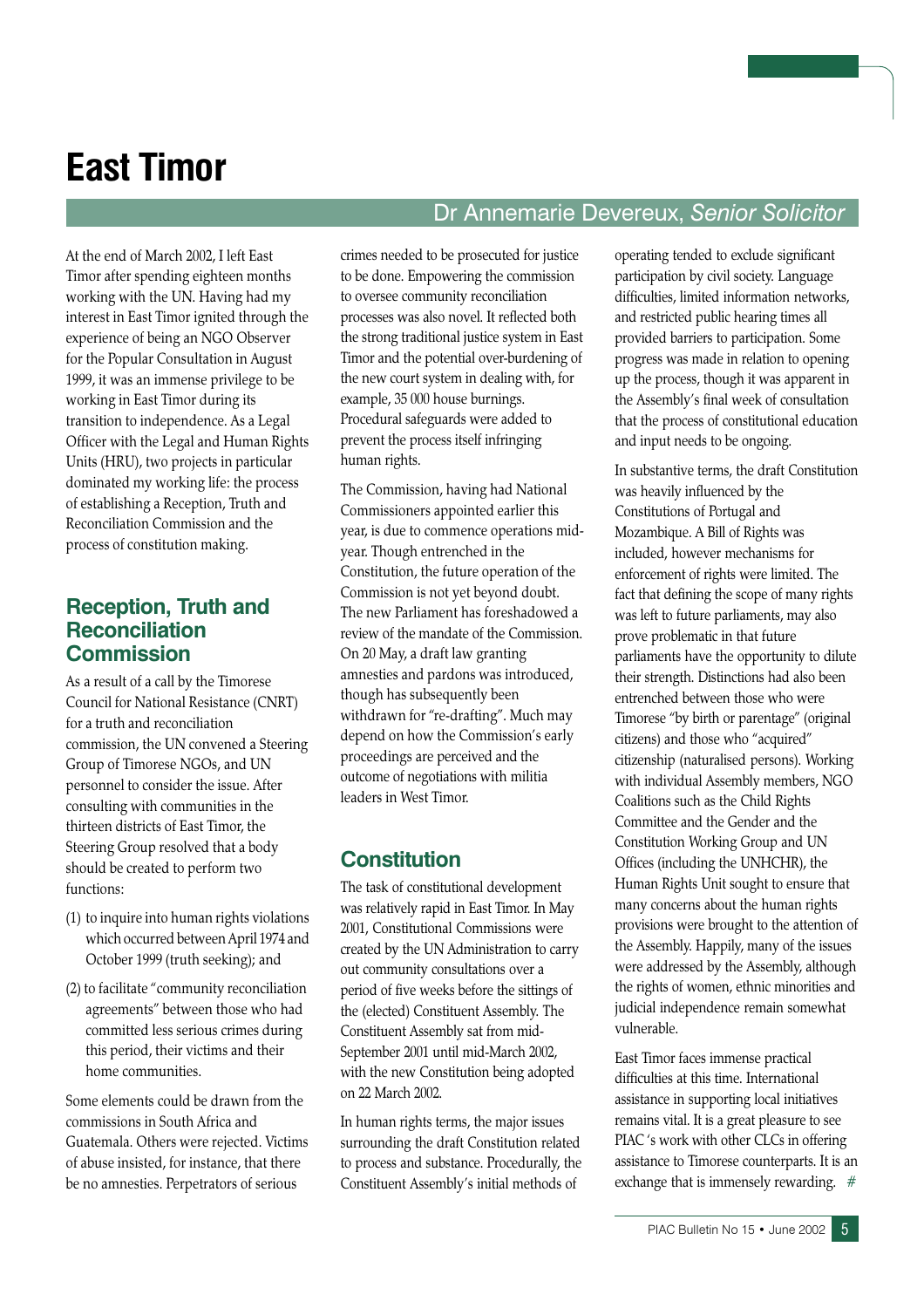# **LITIGATION REPORT**

Simon Moran, Principal Solicitor

# **Litigation annual** planning day

At its annual planning day the PIAC litigation team set target areas for casework over the next year. The practice will focus on:

- refugee detention;
- · indigenous discrimination and policing;
- · disability discrimination; and
- economic and social rights.

#### **Refugee Rights**

As refugees fight to assert their ever diminishing rights, PIAC has received numerous requests for advice and legal assistance for refugees in relation to conditions in detention, the detention of children and challenges to indefinite detention. Proceedings have been commenced by PIAC in the District Court on behalf of a Somali refugee who claims that she was assaulted by detention officers during her time at Villawood Detention Centre. PIAC hopes that the case will not only compensate our client but also mark a watershed in defining standards of care in detention and accountability. PIAC is being assisted by Larry King SC and Jeremy Stoljar.

PIAC is assisting with the preparation of the defence for the Sydney-based protesters who face Commonwealth criminal charges as a result of events at Woomera Detention Centre, South Australia during Easter 2002. Their case is likely to raise significant issues concerning the conditions at Woomera and the legality of the continued

detention of asylum-seekers at detention centres.

PIAC is a founder member of Australians for a Just Refugee Program (AFJRP) and will work with AFJRP and other organisations to develop a coordinated strategy to defend the rights of refugees.

#### **The Stolen Generations**

PIAC continues to act for members of the stolen generations in their pursuit for justice. PIAC acts for a member of the stolen generations who applied to the Victims Compensation Tribunal (VCT) for compensation for sexual assaults while she was a domestic worker on a rural property in NSW in the 1950s. Our client was placed as a domestic worker with the alleged perpetrator and his family while a ward of the state.

Significantly, in its decision, the VCT agreed to consider the claim even though the relevant acts occurred more than twenty years before the VCT was established. The Tribunal Assessor accepted that "the applicant was subjected to a series of indecent and sexual assaults by the alleged offender". However, the Assessor was not satisfied "that the injury was caused as a result of the sexual assaults". Our client's claim appears to have failed on the basis that the devastating effects of her removal were the cause of her damage, and that the subsequent events of abuse did not, on the balance of probabilities, cause her harm. The decision is the subject of an appeal.

#### **Kickboxer goes down** fighting

Unlike other states, the New South Wales Boxing and Wrestling Control Act 1986 makes it an offence for women to engage in a boxing contest. PIAC represented professional kickboxer, Ms Holly Ferneley in an application to the Federal Court which argued that the New South Wales legislation was incompatible with the Sex Discrimination Act 1984 (Cth). While Mr Justice Wilcox found against Ms Ferneley, he noted in his judgment that the case had "served the public interest in clarifying important issues of discrimination law" and added that "it was not clear" to him that Ms Ferneley "should be required to pay the respondent's costs." It seems that the respondents shared this view and no costs have been sought against our client.

#### **Upcoming cases**

The High Court will hear a special leave application in the problem gambling case Reynolds v Katoomba RSL Club in early August 2002. John Basten QC and Mr Jeremy Stoljar are briefed to represent Mr Reynolds.

PIAC has filed an application in the Supreme Court for Save Our Suburbs (SOS), a political party which the State Electoral Commissioner refused to register as a result of non-compliance with administrative regulations made by the Commissioner. SOS is arguing that the administrative procedures set in place by the Commissioner go beyond the scope of the Commissioner's powers as set out in the Parliamentary Electorates and Elections Act 1912 (NSW).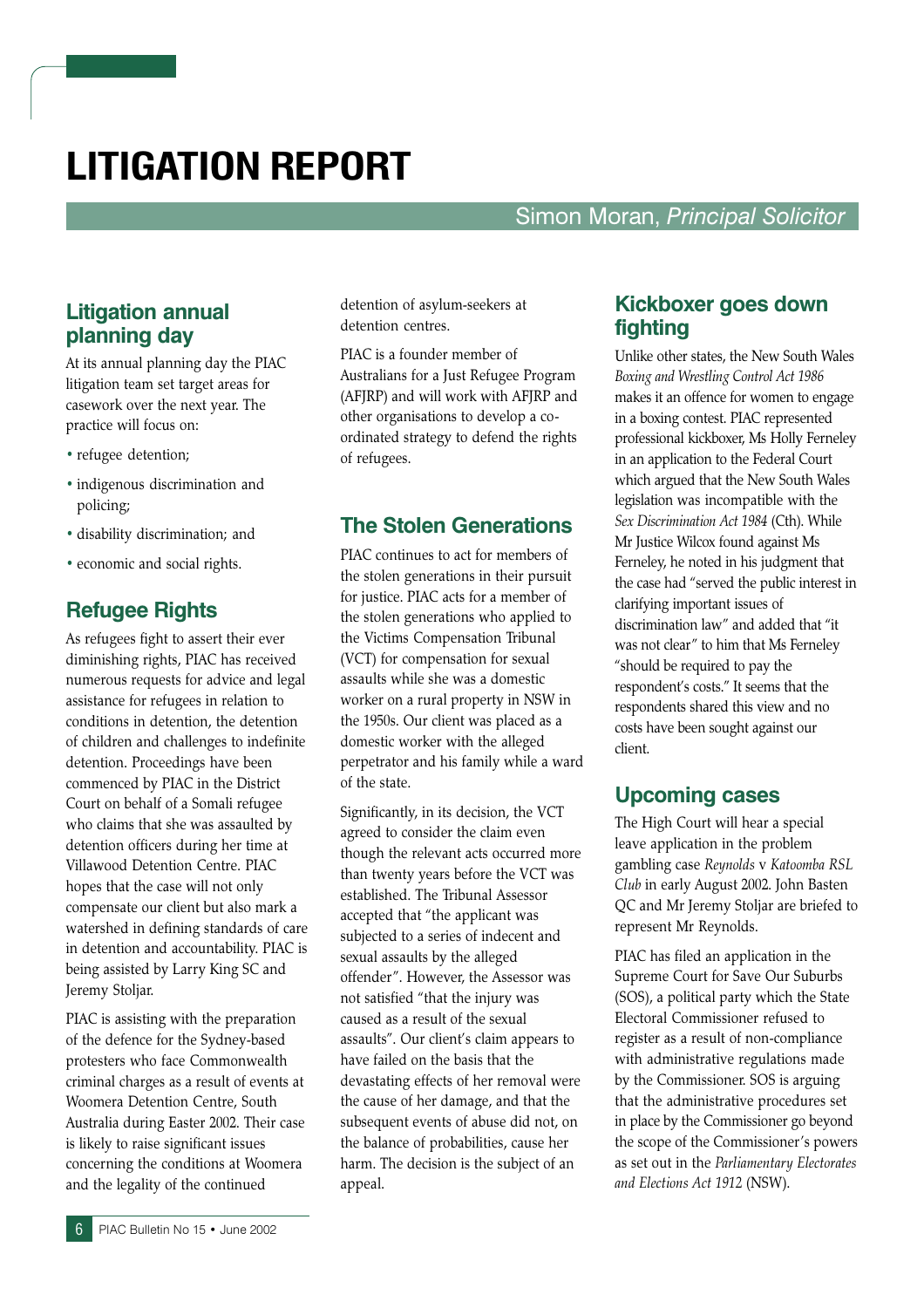The proper implementation of appropriate levels of safety measures at public events is a key aspect of the evidence which PIAC is seeking to present to the Coronial Inquest of Jessica Michalik who died after a crowd collapse at the 2001 Big Day Out (BDO) during a performance by the band Limp Bizkit. PIAC and

counsel, James Hmelnitsky, are representing Jessica's father, Mr George Michalik at the coronial inquest. Coroner Milledge has heard evidence of the events that lead up to the crowd collapse, the attempts to rescue Jessica from the collapse, a crowd collapse at the BDO 2000 and the safety planning surrounding the

event. Limp Bizkit, the promoters of the BDO, security personnel at the BDO, the NSW Police Service and Workcover are represented at the hearing.

The inquest into the death of Jessica Michalik will reconvene on 6 June 2002 with members of Limp Bizkit and BDO promoters giving evidence.

# **What's new in PIAC training?**

#### Carolyn Grenville, Training Co-ordinator

#### **New Training Co**ordinator for PIAC

In March 2002 PIAC welcomed new staff member Carolyn Grenville, who is filling in as Training Co-ordinator while Cathie Sharp is on one year's leave. Carolyn comes with many years of training experience, working in the community, tertiary and public sectors. Community Legal Centre staff may remember Carolyn from her days at Redfern Legal Centre Publishing as course convenor.

## **Our Strong Women Project**

Training Co-ordinator Carolyn Grenville will soon be packing her bags to travel around Australia to present a series of two-day leadership and advocacy workshops for Indigenous women. PIAC is working with the National Network of Indigenous Women's Legal Services to deliver the training which aims to empower Indigenous women with the knowledge and skills to be effective advocates for their own communties. The training courses will be held in nine locations around Australia.



Carolyn Grenville, PIAC's new Training Co-ordinator.

Funding for this project has been provided to the Network by the Federal Office of the Status of Women under the National Women's Development Program. For more information contact Carolyn Grenville.

#### **Macquarie University** a new partner with PIAC in training law students

PIAC is delighted to welcome the Macquarie University Division of Law as a new partner for the Practising in the Public Interest Winter School in July 2002. PIAC will be partnering with Macquarie University, the University of Western Sydney and the Public Interest Law Clearing House to present the

course to final year law students. Students will get a taste of what it is like to practise public interest and pro bono law

## **New PIAC course in** advocacy skills

Demand remains high for the newest PIAC course Effective Advocacy Skills and Strategies. The one-day course is targeted at community workers, activists and campaigners who want to brush up their skills in lobbying, negotiation and media. Participants learn lobbying tips, how to be an effective negotiator, and how to get their story in the media. Courses will be held in Sydney throughout the year. Contact PIAC to find out when the next course will be held.

## **Tailoring training for your organisation**

PIAC can tailor training courses to meet the needs of your organisation. We offer training on a range of advocacy related topics, as well as our VETAB accredited Work the System course. Contact PIAC if you think we can assist your organisation.  $#$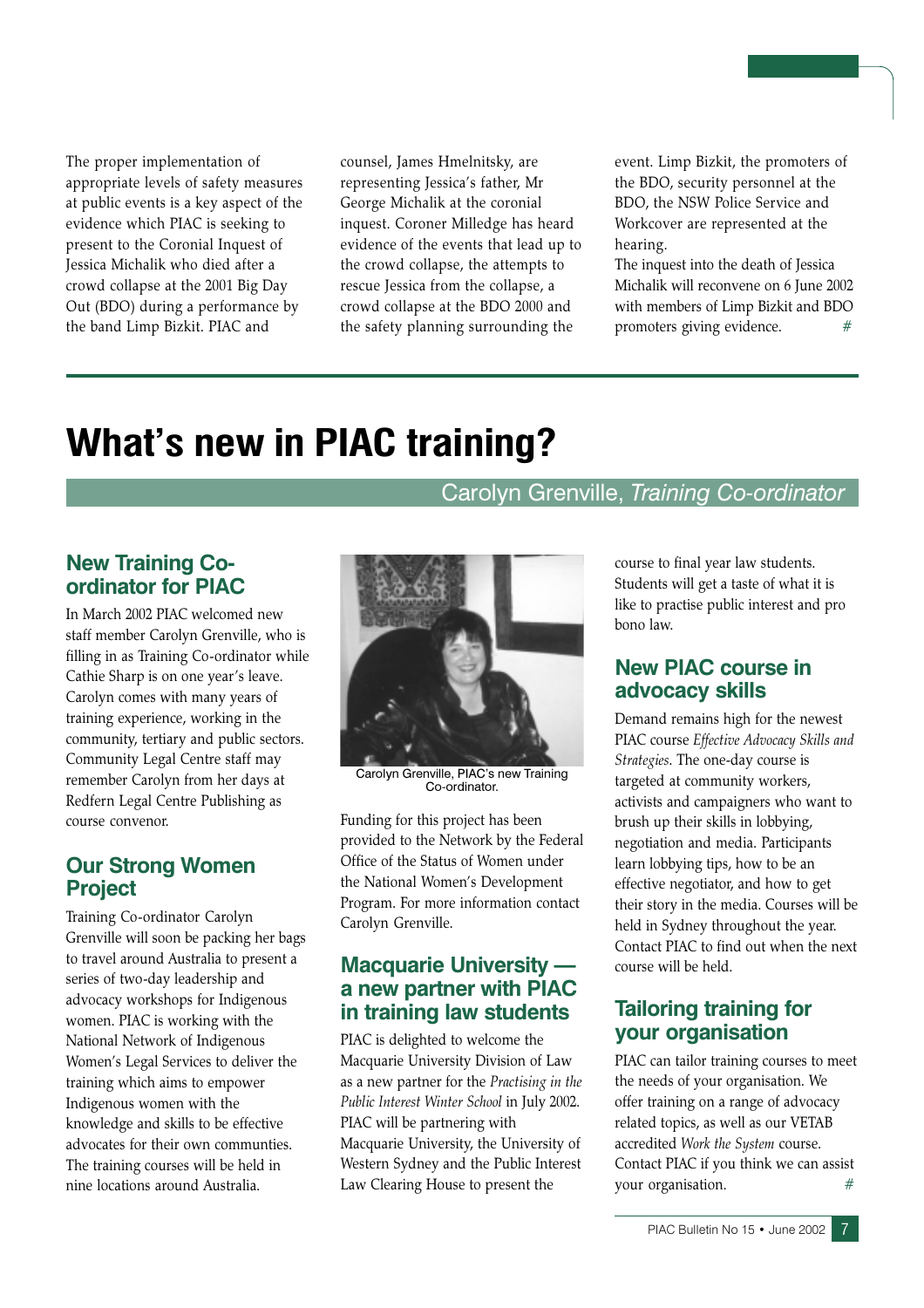# PILCH SOLICITORS ASSIST REFUGEES

#### Sandra Stevenson, PILCH Solicitor

There has been an overwhelming response from PILCH member lawyers to participate in a project to assist refugees seeking permanent protection in Australia.

Since late 1999, unauthorised entrants to Australia who have been assessed as refugees, have been granted temporary protection visas (TPV), which entitle them to a 30 month residency. At the end of this period, TPV holders may apply for continued protection. Previously such applicants would have been granted permanent residents visas.

PILCH and PIAC have been part of a working group, comprising refugee and immigration groups, established to provide an organised response to the anticipated flood of asylum seekers who are having permanent visas reviewed in 2002 and 2003. Due to the complexity of the applications for permanent residents visas, the group identified the need for assistance in completing the required applications forms. There are some 1800 TPV holders without access to legal assistance in NSW.

Over 150 PILCH member lawyers have volunteered to provide a range of assistance from completing applications for TPV holders to preparing submissions and representation. These volunteer lawyers are currently attending information and training programs co-ordinated by the Refugee Advice & Casework Service.

#### **SECONDEES**

Solicitors on secondment to PILCH from member firms are vital to the

successful operation of the scheme. Secondee solicitors are exposed to a broad range of legal issues, considerable client contact and extensive case management. Secondees also assist with PILCH training and promotional activities.

Peter Olds on secondment from Freehills, was extensively involved in co-ordinating PILCH's work with the legal working group assisting refugees on TPVs. Since his return to Freehills in February 2002 he has continued to play a major role in facilitating this important project.

Following Peter, was PILCH secondee solicitor, Rohini Jannu from Allens Arthur Robinson. "Working at PILCH", says Rohini, "has given me an insight into the broad range of issues that communities face and the frameworks that exist to assist them in dealing with those issues.

"It has been a valuable experience to work directly with a diverse client group and lawyers across the profession. While on secondment, I was also able to attend the PIAC/PILCH summer school, Practicing in the Public Interest, with students from the University of Sydney and the University of New South Wales. The variety of topics and presenters made for an educational experience in relation to the practice of public interest and pro bono law."

Bassina Farbenblum, solicitor from Minter Ellison, will join the Clearing House on a three month secondment in July 2002, followed by a solicitor from Allens Arthur Robinson.

Secondees are now being sought for the period December 2002 through to mid-2003. If your firm can assist or requires any information on secondment, please contact Sandra Stevenson or Andrea Durbach at PILCH on 9299-7833.

#### **INDIGENOUS LAWYER PROGRAM**

A cocktail party, hosted by PILCH member firm Allens Arthur Robinson, was held in late February to welcome PIAC's new Indigenous Solicitor, Shaz Rind. In addressing guests at the function, Shaz noted the importance of initiatives such as the creation and sponsorship of the position, which saw a private law firm support a community organisation in an effort to improve access to legal services for Indigenous people and communities.

Terri Janke, President of the Ngalaya Indigenous Lawyers Association, added to Shaz's comments: "I believe this program is a positive step towards greater opportunities for Indigenous lawyers in the legal profession, as well as increasing access to legal services by Indigenous peoples."

#### **PILCH IN OTHER STATES**

QPILCH was launched in April 2002 by the Hon Rod Welford MLA, Queensland's Attorney- General and Minister for Justice. A partnership of law firms, the Queensland Association of Independent Legal Services, the Queensland Law Society and Bar Association, Legal Aid Queensland and Griffith University Law School,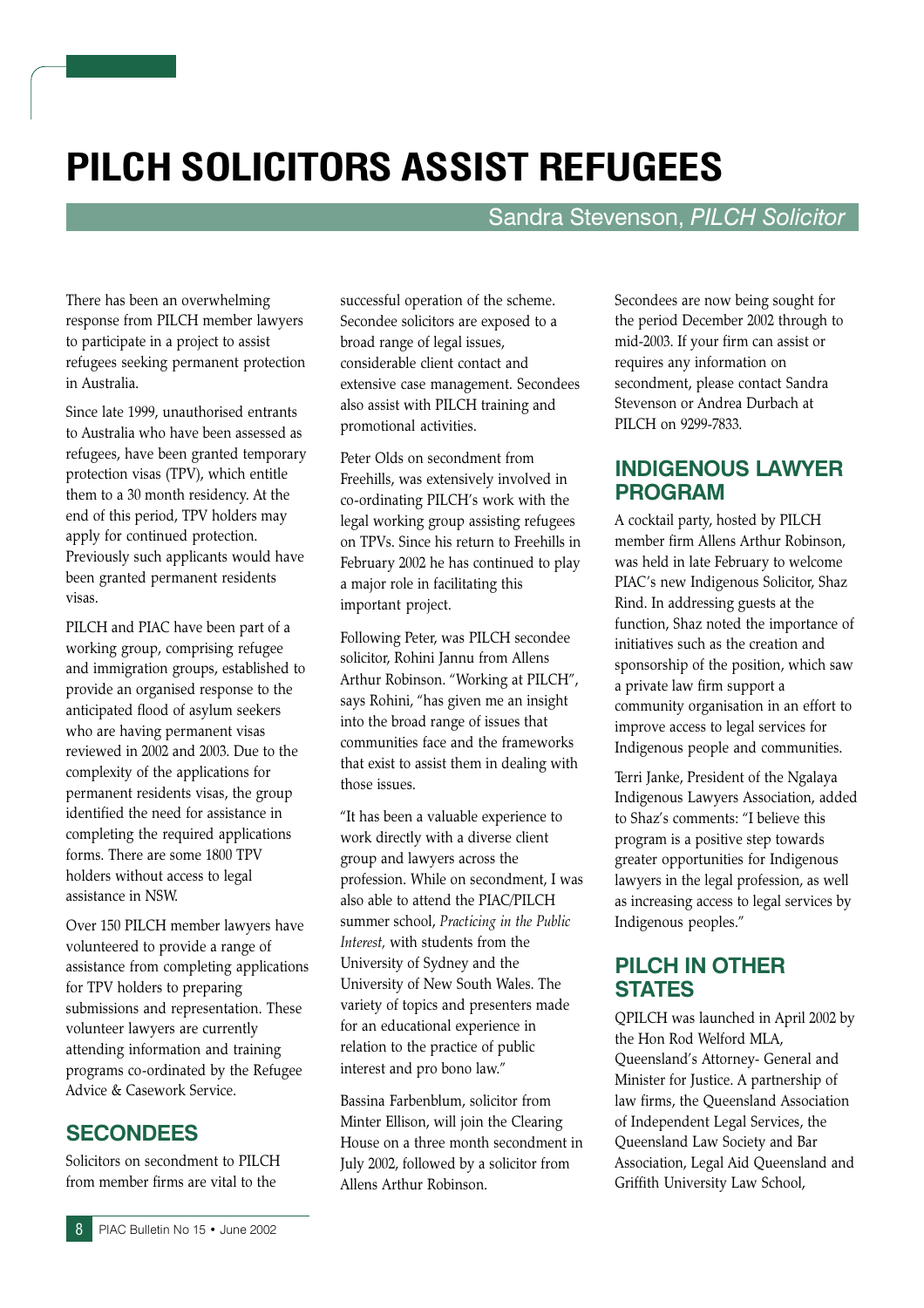QPILCH is co-ordinated by Tony Woodvatt with Andrew Buchanan of Allens as inaugural President.

PILCH staff are currently assisting with a proposal to establish a PILCH in South Australia.

#### **PRACTISING IN THE PUBLIC INTEREST**

The PIAC/PILCH Practising in the Public Interest course for law students continues to draw capacity attendance. The course is designed to introduce senior law students to systems advocacy and the practice of public interest and pro bono law. The five day course comprises a three day training program and a two day placement with PILCH member firms and organisations which undertake pro bono legal work and public interest litigation. During the course, using a combination of lectures, case studies and discussion groups, students consider public interest legal strategies, how to access government and legislative processes and effect

draft legislation, integrate international human rights principles into domestic litigation, develop campaigns and utilise the media.

As part of the Summer School held in February, students from the University of Sydney and the University of New South Wales undertook placements with Allens Arthur Robinson, Blake Dawson Waldron, Gilbert & Tobin, Freehills, The Legal Aid Commission of NSW, Clayton Utz, Maurice Blackburn Cashman, the Aboriginal Legal Service, the Human Rights and Equal Opportunity Commission, PIAC and PILCH. The Summer School was hosted by PILCH member firm Freehills.

In July, PILCH member firm Gilbert & Tobin will host the Practising in the Public Interest Winter School for law students from the University of Western Sydney (Nepean) and Macquarie University.

Our thanks to participating universities, PILCH members and organisations assisting with

placements, for their significant contribution to this initiative.

#### **SUMMER CLERKS VISIT PILCH**

Earlier in the year, 20 summer clerks from Mallesons Stephen Jaques had lunch with PIAC and PILCH staff and heard about the work undertaken by both organisations. Summer clerks were able to gain an insight into the opportunities for private lawyers to undertake pro bono and public interest litigation.

The annual PILCH Summer Clerks cocktail party, hosted this year by PILCH firm Gilbert & Tobin, provided a further opportunity for summer clerks to learn more about the work of PILCH and the involvement of the private profession in pro bono legal service provision. Over 100 summer clerks attended the function and were addressed by Gilbert & Tobin Managing Partner Dan Gilbert (a past President of PILCH), PILCH Coordinator Andrea Durbach and Freehills secondee, Peter Olds.

#### **PILCH Board**

Ruth McColl SC Barrister Joe Catanzariti Clayton Utz Sarah Dunn Freehills Kate Harrison Gilbert & Tobin Shauna Jarrett Agostini Jarrett Michael Lee Barrister Peter Maiden Barrister Rachel Pepper Barrister

Christopher Greiner President, Blake Dawson Waldron John Sheahan SC Vice-President, Barrister Stephen McClintock Treasurer, PricewaterhouseCoopers James Boynton Mallesons Stephen Jaques David Robb Allens Arthur Robinson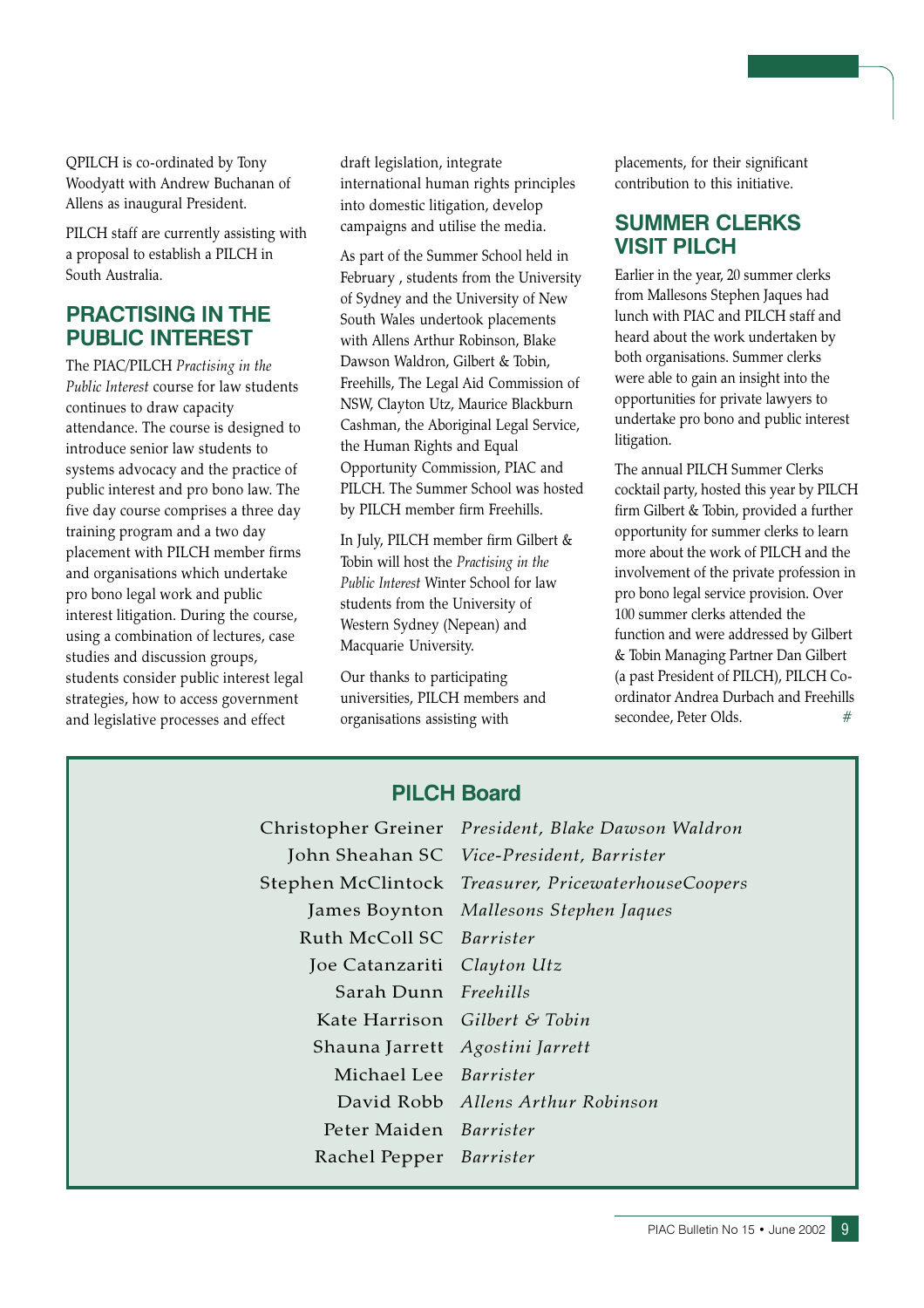# **Policy Report**

# Dr Pat Ranald, Principal Policy Officer

# **Trade and human rights**

Julius Roe, President of the Australian Manufacturing Workers' Union, the Rev Dr Ann Wansbrough, Uniting Church Minister, Dr Meredith Burgmann, President, Legislative Council of NSW, Senator John Cherry, Australian Democrats Spokesperson on Trade and Senator elect Kerry Nettle, Greens NSW addresed the launch of The WTO Negotiations: The MAI Resurrected at NSW Parliament House on 24 April. Written by PIAC's Principal Policy Officer Dr Patricia Ranald, the publication explains the current WTO negotiations on Trade in Services (GATS) and on investment, competition policy and government procurement. These negotiations could lead to a reduction in the right of governments to regulate services, the privatisation of public services, and reductions in the right to regulate transnational investment. These were features of the Multilateral Agreement on Investment (MAI), which was defeated in 1998 after community campaign exposed it to public debate. The publication explains the WTO process, how we can hold our government accountable and campaign against these outcomes, and argues for a trade framework which respects human rights and the environment.

See www.aftinet.org.au to order copies of the publication.

## **Anti-terrorism legislation**

Six bills on anti-terrorism measures tabled in Federal Parliament in February which could have profound effects on rights to liberty, a fair trial

and freedom of association have provoked strong public debate. The bills create a new offence of terrorism, apply severe penalties and give additional powers of investigation and detention to police and security forces. Five of the bills were referred to the Senate Legal and Constitution Legislation Committee and one to the Parliamentary Joint Committee on ASIO, ASIS and DSD.

Despite the very short time frame, the Senate committee received 431 submissions. The PIAC submission briefly outlined our major concerns in three major areas. The first was that the definition of "terrorism" needs to be much more narrowly defined, to ensure that the stated intention to exclude "lawful advocacy, protest or dissent or industrial action" is achieved. Secondly, PIAC opposed the granting to the Attorney-General of the power to proscribe or ban organisations, with the burden of proof to be on the organisation concerned that it should not be proscribed. Such provisions could have been used to proscribe Australian groups which supported the African National Congress under Apartheid, or the East Timor Independence Movement.

Finally PIAC opposed the provisions for detention of individuals for fortyeight hours (which could be renewed indefinitely) without being charged with an offence. Those detained would not have the right to legal representation or to refuse to answer questions.

The Senate committee report released on 8 May and endorsed by all members of the committee was extremely critical of these and other aspects of the legislation This is significant as it indicates differences amongst government members, which make amendments to the legislation more likely.

PIAC also participated in a delegation from the National Association of Community Legal Centres which lobbied Opposition Senators about the bills.

## Open disclosure – when things go wrong

The crisis in medical indemnity insurance may seem an odd time to be calling for more open communication between providers and consumers when things go wrong. But this is exactly what the Australian Council for Safety and Quality has done as part of its program for improving the safety of our health care system, an idea welcomed not only by health professionals, hospitals and consumers, but also by insurers and lawyers.

The Council's Open Disclosure project aims to improve the communication by providing health care professionals and health services with the necessary practical skills. It will produce:

- a national standard to provide guidance on open disclosure; and
- an education and organisational support package to facilitate implementation of the standard.

PIAC was engaged to conduct the initial consultation phase with stakeholders across the country during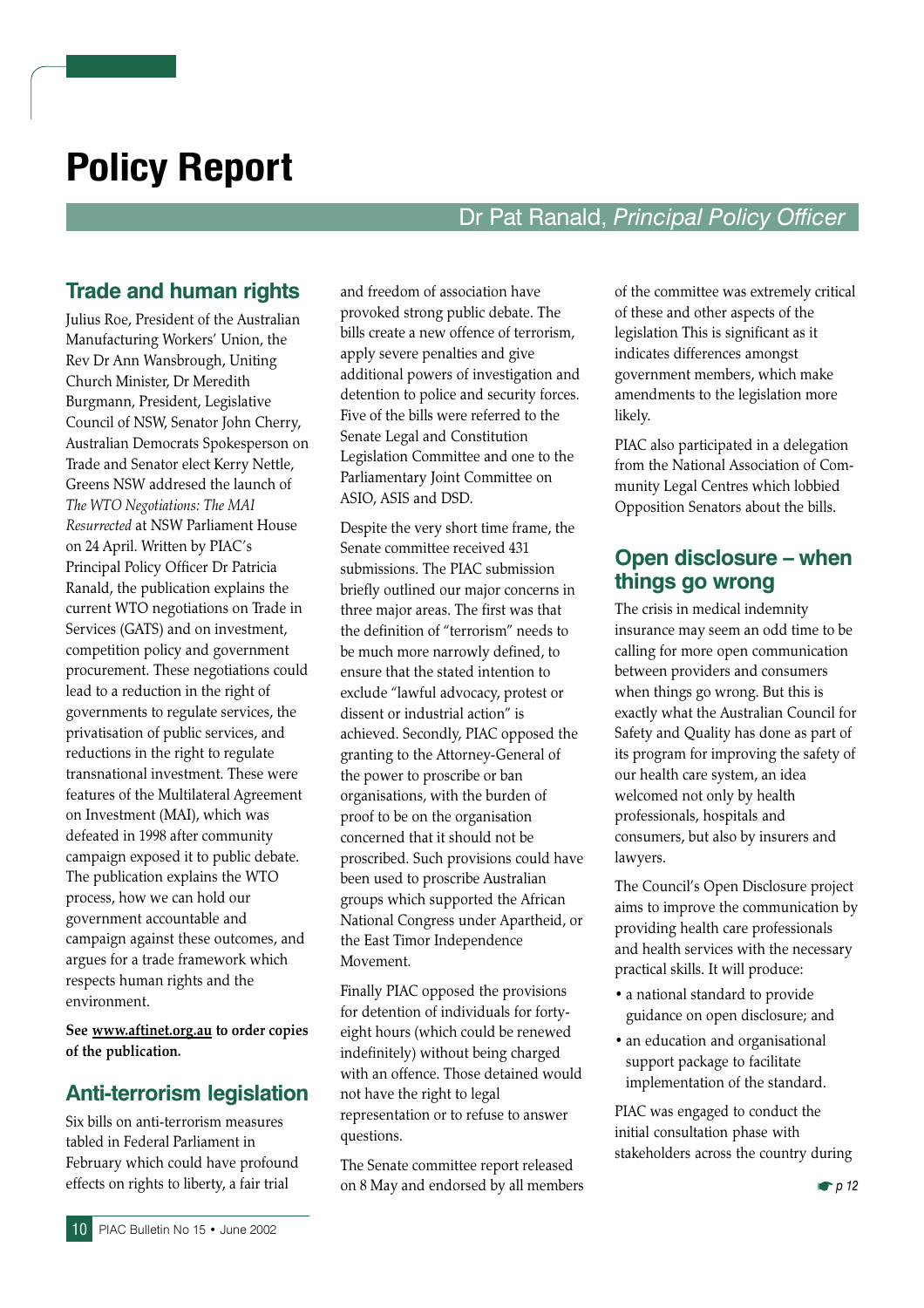# **UCAP REPORT** Electricity, gas and full retail competition customers staying put

# Trsih Benson, Senior Policy Officer • Jim Wellsmore, Policy Officer

If you are a householder in NSW you are now able to choose your gas and electricity supplier. Retail competition was introduced into the gas and electricity industries in January 2002. So far this does not seem to have resulted in much movement in the marketplace by households. High volume customers are generally being put onto negotiated contracts by their incumbent gas and electricity retailers.

PIAC is satisfied that NSW consumers are well protected by a comprehensive set of consumer safeguards. Pricing regulation in both electricity and gas has meant that NSW households need not feel pressured to change their energy supplier.

#### **Pricing of the regulated** retail electricity tariff mid-term review

The Independent Pricing and Regulatory Tribunal (IPART) is reviewing their current price-capping decision on retail electricity tariffs. This determination was originally made at the end of 2000 and will remain in effect until 2004. A mid-term review of the price-capping arrangement is needed because of the introduction of full retail competition on 1 January 2002.

Some electricity and gas suppliers have told IPART that regulated tariffs need to be increased to ensure that competition can occur. In other words, raise prices so that households who

have stayed with their supplier, or are locked out of the market, will be forced to change supplier. PIAC has rejected this argument in our submission to IPART saying that the regulated tariffs were put in place to protect customers from higher prices.

Another view has been proposed primarily by second-tier retailers (those other than the incumbent retailers) who contend that there should be no price regulation at all. Again, PIAC rejects this view because without price regulation, retailers would rebalance their prices and households who cannot renegotiate a contract, would be subsidising those households that can. While this industry position is highly unlikely to be adopted by IPART, it will be a major issue when a new decision about price-capping on electricity tariffs is made in 2004.

#### Undergrounding of electricity cables there's more to it than meets the eve

As many PIAC Bulletin readers will know NSW Premier Bob Carr has responded to pressure from the Parliament to consider whether it is feasible to put the state's electricity wires underground in local distribution systems.

The Minister for Energy, the Hon Kim Yeadon, has requested IPART to review the costs, benefits and funding of "undergrounding" our electricity wires.

The Ministry of Energy and Utilities is also considering:

- running pilot schemes to gain a clearer picture of what undergrounding will cost, and identify possible technical issues;
- forming a working group to investigate whether overhead cables and other utilities services can also be put underground; and
- · possible private sector involvement in such a program.

PIAC delivered an extensive submission to IPART questioning the high costs of undergrounding when compared with the benefits, the most obvious being the improved look of our streets. We did make some concessions, suggesting that it may be important for heritage sites to be undergrounded. Wires on main roads might also be better off underground, not only because of the visual amenity but also the possible reduction in costs associated with damage caused by motor vehicle accidents.

IPART issued an interim report to Minister Yeadon titled Electricity Undergrounding in New South Wales. The report recommended undergrounding, providing households that benefit (although some benefits, such as improved visual amenity, are difficult to quantify) pay through local rates or levies, with contribution from the state and distribution networks

At a subsequent IPART public forum, these issues were hotly debated

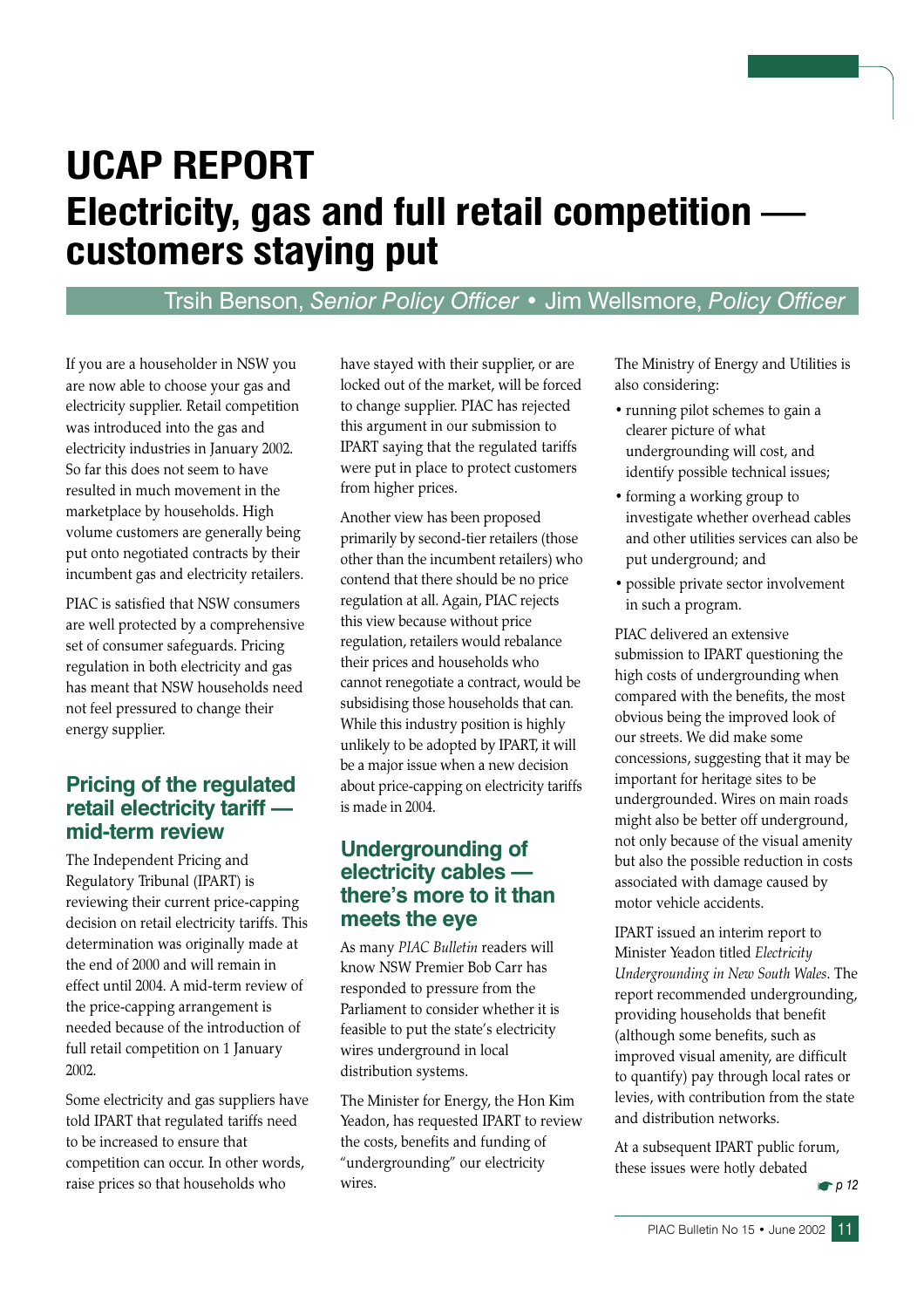# **Policy Report**

continued from p 10

February and March. Senior Policy Officer Amanda Cornwall prepared a discussion paper and conducted 14 workshops with stakeholders exploring issues such as are what information should be provided and by whom, understanding the difference between an apology and admission of liability, dealing with breakdowns of trust, and developing values and organisational systems to support disclosure. The paper and workshop outcomes will contribute towards the development of the draft national standard which will be available for public comment later this year.

For further information contact Project Manager - Louise Kershaw, Royal

North Shore Hospital, email: Lkershaw@doh.health.nsw.gov.au.

#### **Impact of information** technology in health services on consumer privacy and information **access**

Amanda Cornwall left for Canada in early May to commence her Churchill Fellowship study tour for a period of eight weeks. The study, which will culminate in a PIAC report, will examine the impact of information technology in health care, with a focus on consumer access to information.

The study will examine and compare programs for electronic storage and linkage of personal health care information in Canada, Germany,

France, England and Ireland. Its focus will be on the need to balance protecting individual privacy and the public benefits of sharing health information. The study is being undertaken through discussions with government departments of health, privacy and data protection commissioners and consumer advocacy groups and supplementary research.

Electronically linked health records are being developed at federal and state level in Australia without specific privacy protections or commonly agreed objectives. Consumer and community groups, policy makers and regulators are often not well informed about international best practice in this area. The places selected for study are recognised as having the most advanced policies and regulatory approaches.

# **UCAP REPORT**

continued from p 11

between the various participants, including the main proponent of undergrounding, Sydney Cables Downunder.

IPART and the Ministry are required to report to the Government on the merits or otherwise of undergrounding. We hope that the Tribunal does not deviate from the recommendations in their interim report. PIAC would be very concerned if a situation arose where unfair cross-subsidies were created to give a few households improved amenity.

#### **Sydney Water innovates Payment Assistance Scheme**

For the first time Sydney Water has recently agreed to include private

tenants in its Payment Assistance Scheme (PAS).

PAS vouchers cover all residential charges except septic pump usage. They are distributed through community welfare agencies to assist in cases of one-off hardship which may fall outside other relief provisions.

Private tenants will now be eligible to receive PAS to pay for water usage charges, where they are liable for these under their lease arrangements. In these circumstances, private tenants are only eligible to receive one PAS voucher equivalent to \$25.

PIAC congratulates Sydney Water on this timely and important change to their social policy. Low-income households are disproportionately represented in the private rental market. While they only pay for their actual water usage, this can be a significant cost, especially for large households.

#### **Reduced greenhouse gas** emissions

New South Wales Premier Bob Carr recently announced mandatory reductions in greenhouse gas emissions for NSW electricity retailers. The retailers will have to reduce their greenhouse gas emissions by 5% by 2007. Retailers face financial penalties if the benchmarks are not met. This NSW Government policy initiative followed consultation by the Ministry of Energy and Utilities with the industry, environmental and consumer organisations.

The electricity retailers have already had greenhouse gas reduction targets in their licence conditions. The targets have never been met by three of the retailers: Energy Australia, Country Energy and Australian Inland Energy and Water. Integral Energy is the only supplier to have met their greenhouse benchmark.

This initiative should mean that prices will not rise in the next two years for NSW households.  $#$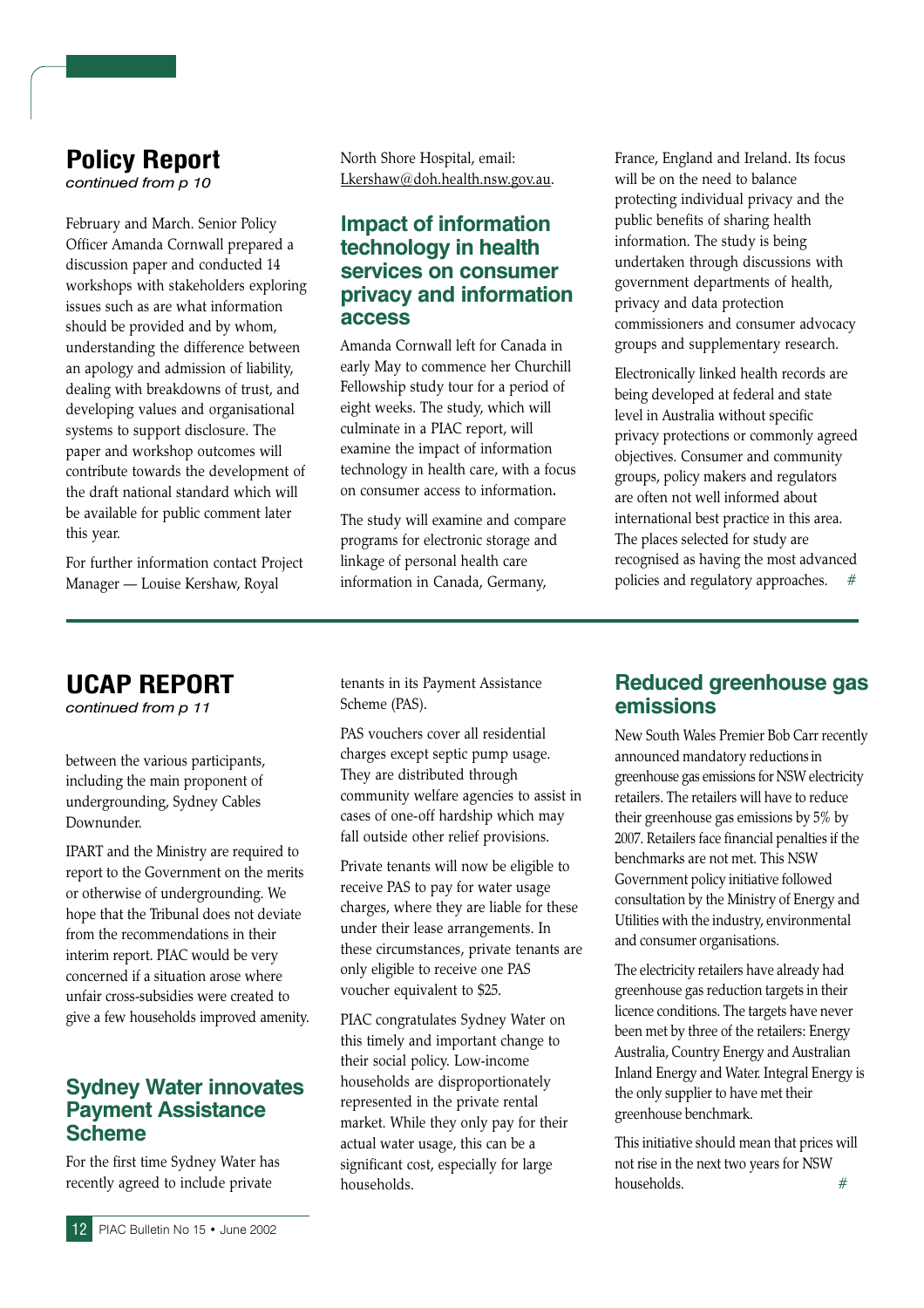# **Tips from PIAC Training**

# Carolyn Grenville, Training Co-ordinator

## Lobbying - 5 questions to help you get started

Many of us want to influence others to support our cause or issue, whether it be defending consumer rights, righting an environmental wrong, or changing an unfair government policy. Whatever your interest or passion, here are 5 questions to ask yourself, to help you to win hearts and minds for your cause.

## Q What is your goal?

You won't be able to push for what you want unless you can clearly express what it is. Do you want to correct an injustice, get more funding, defeat a piece of legislation or change a government policy? Think about if and where you can compromise, and decide on a fallback position in case you can't get everything you want.

## **Q Who are your allies?**

Building a coalition of groups and individuals who agree with you will help you push your cause. You should take your friends where you find them, regardless of their political background. Present a united front but don't expect to always agree on every issue.

#### Q Who are your opponents?

Put yourself inside the heads of your opponents and know their arguments so that you are ready to counter them. But don't waste time trying to convince those who are publicly committed to an opposite point of view. Save your energy to sway the undecided, and those who hold the power on your particular issue.

## Q Who is your target?

Who will you lobby for change? Do your homework to find out the key decision makers on your issue or cause. Don't know which level of government deals with your issue, or whether you should be approaching politicians or public servants? You could start by talking to your local member to find out who's who, and who you should be talking to. You could also contact any peak bodies that work on your issue, to ask them for advice and enlist their support in lobbying your cause.

# Q What else should you be doing?

Lobbying is only one part of a successful advocacy campaign. There are lots of other activities you can use to push your cause:

- letters, submissions and petitions;
- meetings, rallies and vigils;
- media releases and events;
- legal appeals;
- submissions to parliamentary committees;
- questions on notice in parliament; and
- direct action stunts.

## Good luck in making the system work for you!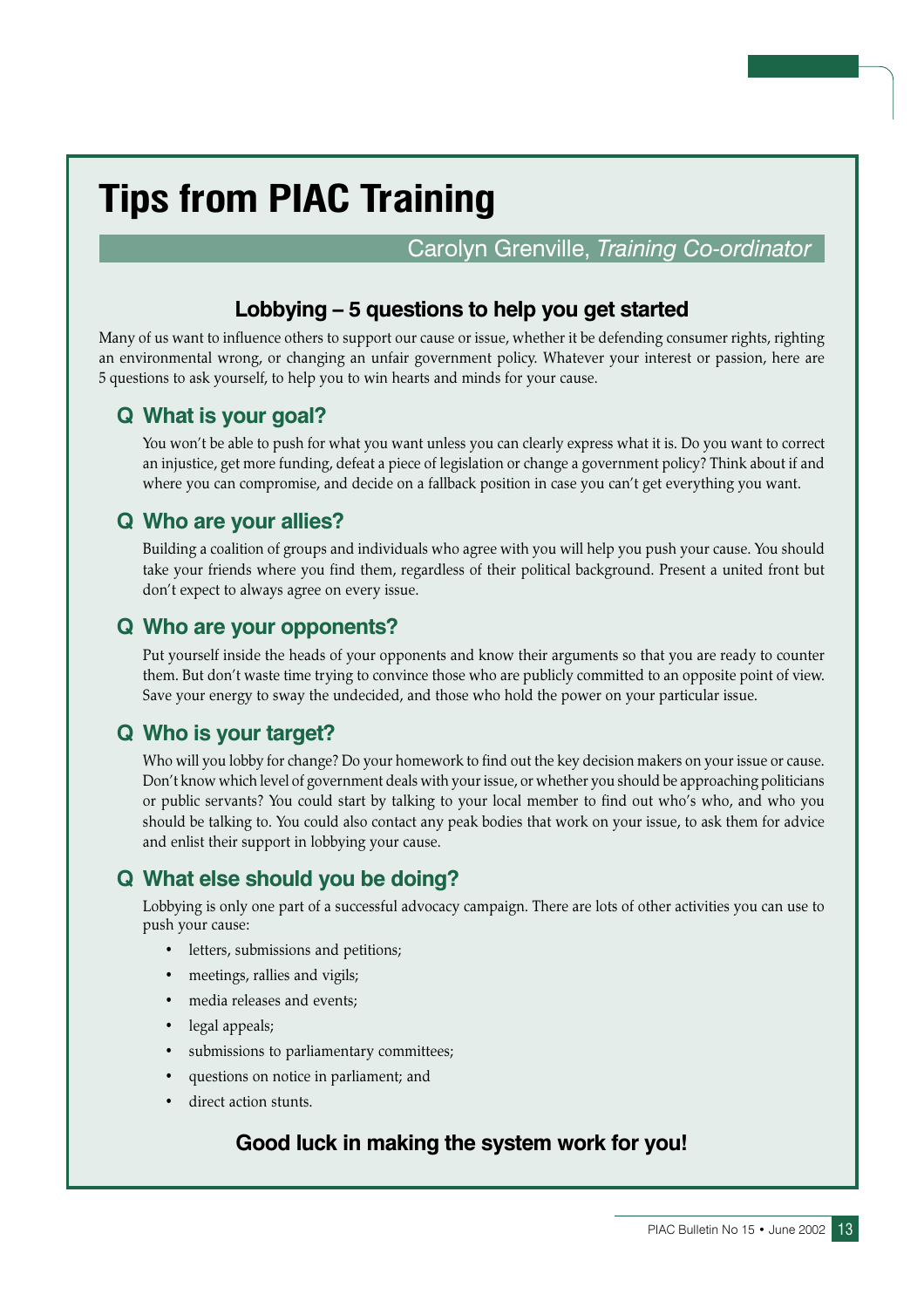# **PIAC People**

## **Board**

We are delighted to welcome Alan Cameron, Management Consultant and former head of the Australian Securities and Investment Commission (ASIC), Bill Grant, CEO of Legal Aid NSW, Merrilyn Walton from the Faculty of Medicine at the University of Sydney and Philip Bates, Barrister at Sir Owen Dixon Chambers as new Board members.

Our appreciation to our resigning Board Members, Bob Wilson, Margaret Alison and Stephen Walmsley SC. Margaret has been appointed Director-General of NSW Department of Ageing and Disability and Stephen has been appointed to the Bench.

## **Staff**

After 5 years of service Marie Manaena, PIAC's receptionist and administrator extraordinaire, returned to New Zealand at the beginning of the year. Her attention to our every need and her cheerfulness will be greatly missed. We have been extremely fortunate to have Denise Mowbray filling this position since January until we fill it on a permanent basis.

PIAC's legal practice is now headed up by Simon Moran, our new Principal Solicitor after Greg Kirk joined ASIC. Annemarie Devereux has been appointed as our new Senior Solicitor, replacing Trish McEniery who left us in February to be a full-time mother. Annemarie, a human rights lawyer and academic has recently returned to Australia after 12 months working with the UN in East Timor.

PIAC veteran, Bev Duffy, who worked as our policy officer in the early 90s and is currently Senior Project Officer on the NSW Parliament Standing Committee on Social Issues, has returned as a consultant to write the second edition of Working the System, which forms the basis of our training program.

Our most recent College of Law placement, Ann Daniel, provided great support to the litigation team during the months from February until May and we wish her luck in her future career.  $#$ 



PIAC solicitor Shaz Rind and Board member Joanna Kalowski, at the PIAC annual planning day.



PIAC Principal Policy Officer, Dr Patricia Ranald at Parliament House launching a publication.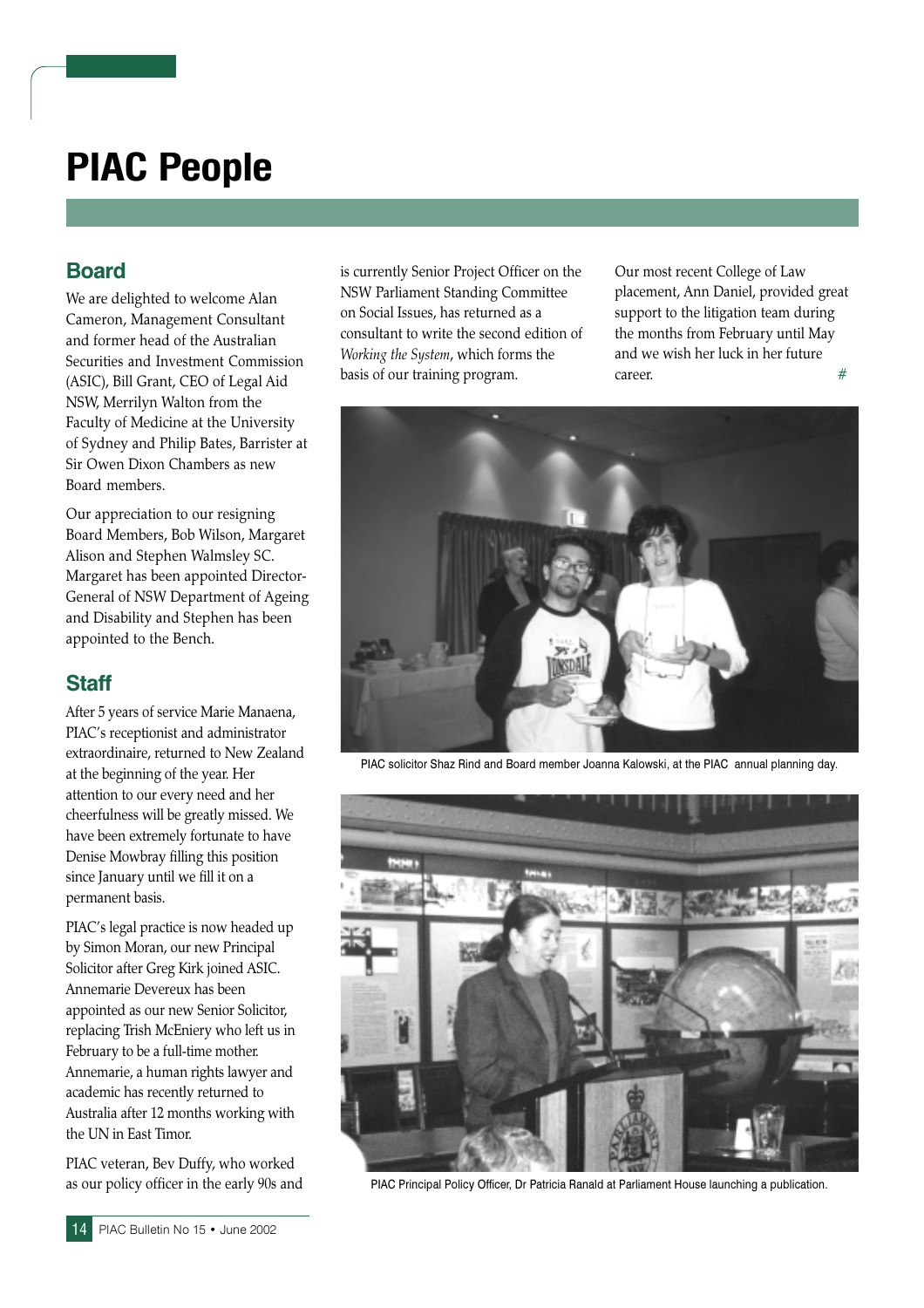## **PIAC Staff**

Andrea Durbach Director of PIAC and Co-ordinator of PILCH email: adurbach@piac.asn.au

Jane King Centre Co-ordinator email: jking@piac.asn.au

Madeleine Bennison **Financial Manager** email: mbennison@piac.asn.au

Sandra Stevenson **PILCH Solicitor** email: sstevenson@piac.asn.au

Kathleen Searles PILCH Solicitor (Locum) email: ksearles@piac.asn.au

**Position Vacant** Administrator email: piac@piac.asn.au Simon Moran Principal Solicitor email: smoran@piac.asn.au

Dr Annemarie Devereux Senior Solicitor email: adevereux@piac.asn.au

Alexis Goodstone Solicitor email: agoodstone@piac.asn.au

Shahzad (Shaz) Rind Solicitor email: srind@piac.asn.au

Melissa Franklin Legal Secretary email: mfranklin@piac.asn.au Dr Patricia Ranald Principal Policy Officer email: pranald@piac.asn.au

Amanda Cornwall Senior Policy Officer email: acornwall@piac.asn.au

**Trish Benson** Senior Policy Officer (UCAP) email: tbenson@piac.asn.au

Jim Wellsmore Policy Officer (UCAP) email: jwellsmore@piac.asn.au

Carolyn Grenville Training Co-ordinator email: cgrenville@piac.asn.au

Sarah Mitchell Policy Administrative Officer email: smitchell@piac.asn.au

#### **PIAC Board**

| Hon Elizabeth Evatt AC | Chairperson                                                       |
|------------------------|-------------------------------------------------------------------|
| Annette O'Neill        | Vice Chairperson, Consultant (Law and Justice Foundation nominee) |
| <b>Philip Bates</b>    | Barrister, Sir Owen Dixon Chambers                                |
| Alan Cameron           | Management Consultant                                             |
| <b>Bill Grant</b>      | Chief Executive Officer, Legal Aid Commission of NSW              |
| Shauna Jarrett         | Agostini Jarrett Solicitors (NSW Law Society nominee)             |
| Joanna Kalowski        | Mediator and Consultant                                           |
| Rodney Lewis           | Rodney Lewis & Co., Solicitors                                    |
| Gary Moore             | NSW Premier's Department                                          |
| Gabrielle Trainor      | John Connolly & Partners                                          |
| Merrilyn Walton        | Faculty of Medicine, University of Sydney                         |